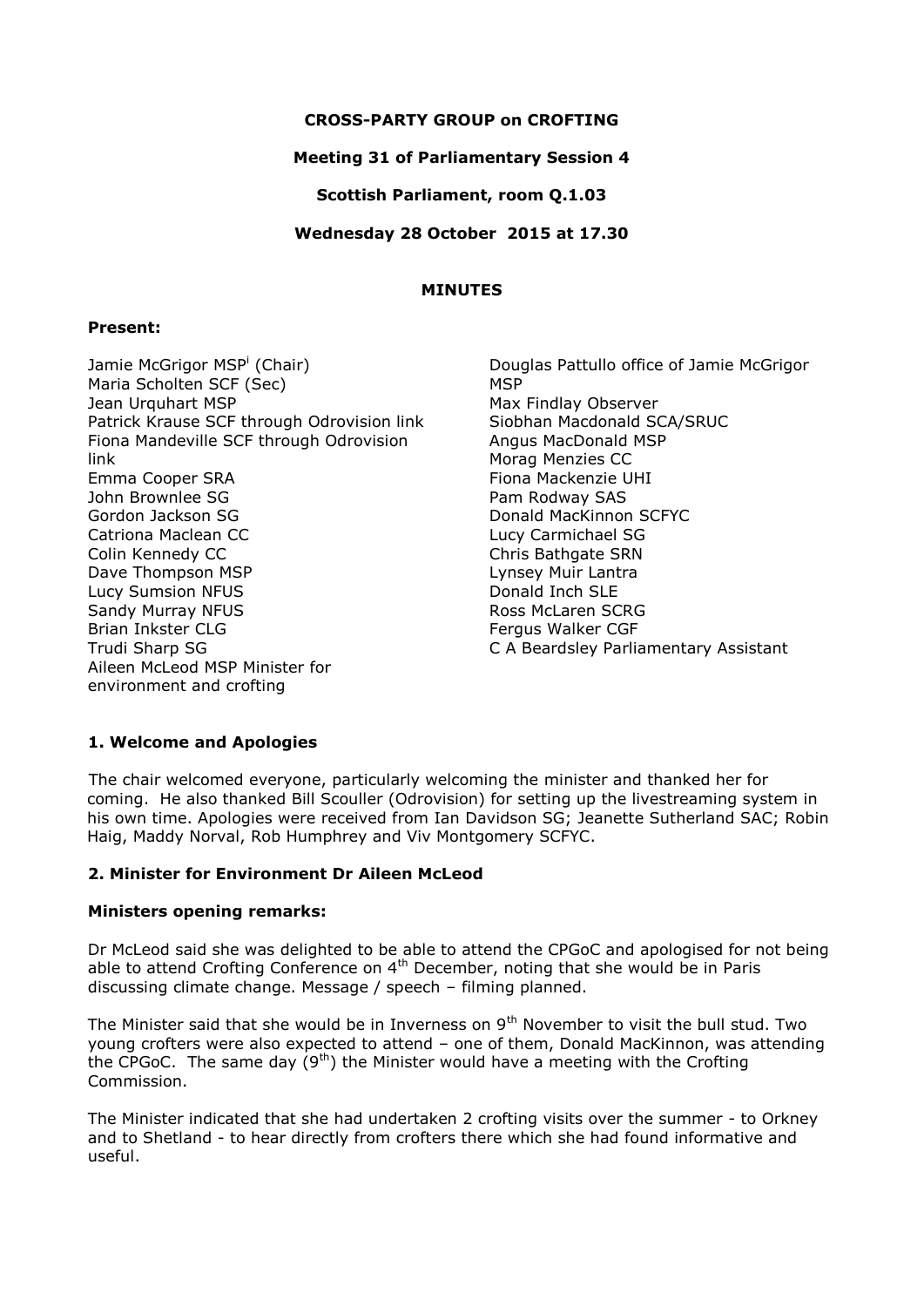In relation to the review of the Croft House Grant Scheme, Dr McLeod thanked stakeholders for their submissions which had been extremely helpful. An announcement on progress with grants was expected to be made shortly. In relation to the loans to help to build or improve croft house, Dr McLeod noted that a number of stakeholders had indicated that they would welcome the reintroduction of a loan element in addition to grants. The Minister noted that she was considering all consultation responses at the moment.

Turning to the Crofting Sump Report, Dr McLeod indicated that she appreciated the considerable efforts of stakeholders on potential changes in this area, noting that the sump report had identified an extensive range of issues. As set out in her letter to stakeholders, the Minister explained that more work was required to develop a work programme in relation to crofting law so that a Bill could take be taken forward in the next Parliamentary session. She also highlighted that the next meeting of the Scottish Government Crofting Legislation Stakeholder Group was due to take place on 16 December 2015, the same day as the next CPGoC.

Finally, Dr McLeod recognised that work that stakeholders were undertaking to develop a vision for crofting. She understood that 10 Areas of action had been identified, and were expected to be prioritised at the next meeting of the Crofting Stakeholder Forum. Dr McLeod indicated that it was helpful for stakeholders to take this approach and consider issues important to crofting as a whole. She indicated that she looked forward to receiving an update from her officials after the Forum's next meeting on 30 October 2015.

# **Questions to the minister**

Question: many crofters are worried about the date of CAP payments. Will the payments planned for December be on time? Secondly, when will the ewe hogg payments be made because it is in two parts now. Crofters will be out of pocket for a long time.

Answer: Hope is that payments will start at the start of the payment window in December; further announcements will be made as new information becomes available but is very much a live issue. SG is looking other solutions as well and tomorrow (29/10) will be a meeting with banks and NFUS to see if interim finance payments can be made available if needed. SG is keeping RACCE committee up to date and very happy to also keep CPGoC up to date.

On the ewe hogg premium payment (Scottish Upland Sheep Scheme) dates SG will provide a written answer to the CPGoC. Claims are being processed at the moment.

SG's record of issuing payments at start of window was good and that in itself speaks for itself – that the SG is doing all it can.

Minister – Noted comments would be fed back to RPID.

Question: can SG give an assurance to crofters that common grazings payments will be paid at the same time as the basic payments?

Answer: there will be no difference between them; common grazing payments are part of basic payments.

Question: observation from a land agent that 25% of client crofters had not received a letter about their land classification, so how could they claim? SG will take up this point with RPID.

Brian informed the meeting that the Crofting Law Group Conference was expected to take place in late February/early March and invited the Minister to speak at the event. He indicated that there could be some flexibility on the date.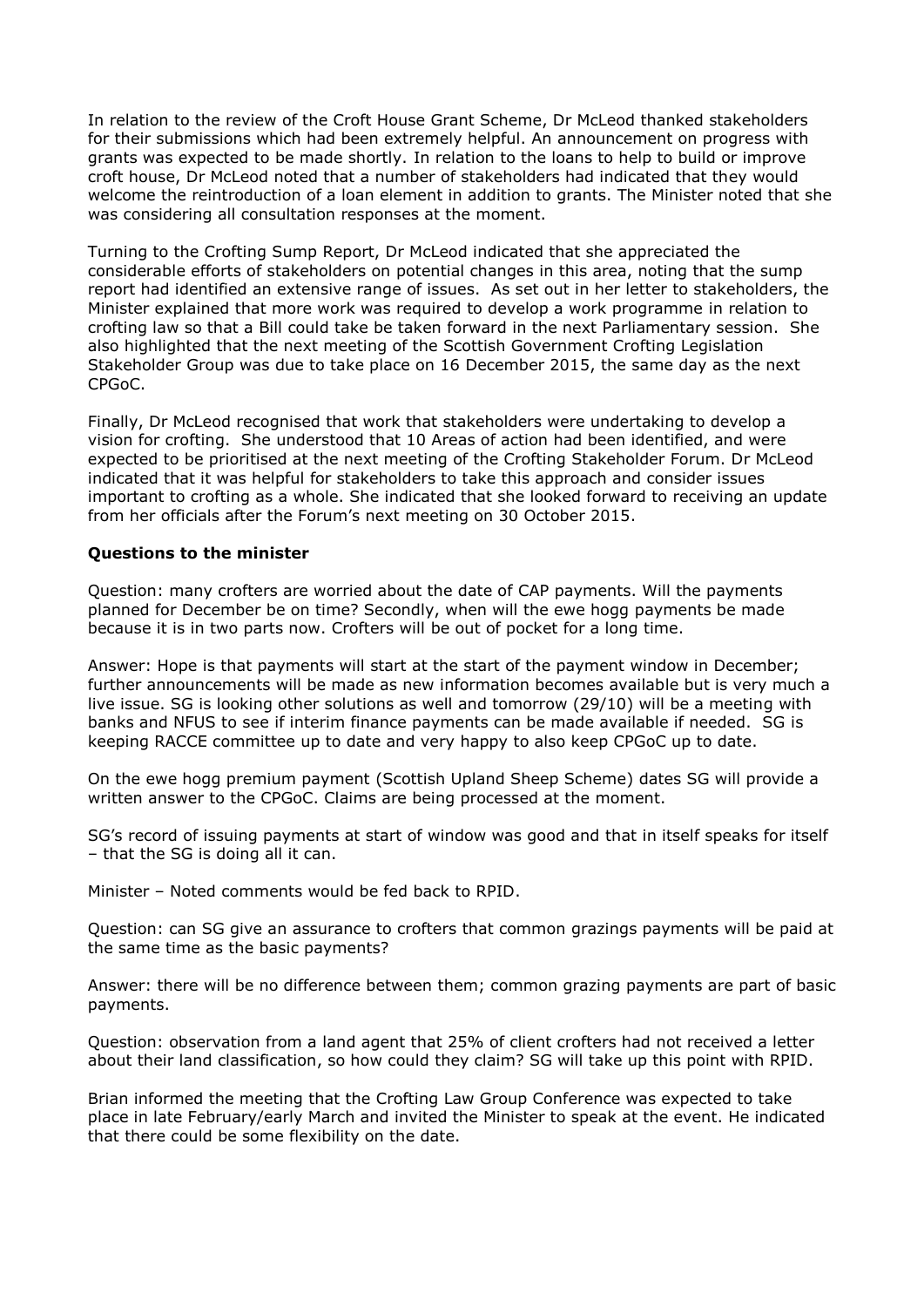The minister asked for the invitation to be sent to her office and she would try to attend, subject to existing diary commitments.

Jean Urquhart MSP added that there had not been a crofting conference for 5 years but this was being addressed with one planned for 4<sup>th</sup> December.

It was raised that there are hopes that there will be action on the recommendations of the stakeholder group regarding the Sump.

This was noted by the minister who added that the Stakeholder Forum meeting was due to take place on Friday and she looked forward to seeing the priorities and actions identified by stakeholders as a result of that.

Pam (Crofting Connections) – Noted the project was reaching the end of its  $2^{nd}$  phase and that they were hoping to continue but that this would be contingent on receiving additional funding. She requested attention to the summary evaluation report and asked for support for continuation of the project. The minister confirmed that she has the report and will look into it. Chair noted Crofting Connections had been a great success. **Agreed**.

Question: in order to take crofting forward and make more information about crofting available, could IACS return forms in the future have a tick box for crofting yes/no and thus make integration of IACS forms with crofting census forms possible?

Answer: Noted, this sounds sensible; it will be fed back to RPID.

Question: land registration of a croft does not necessarily make the registration correct? After registration it is still open to question?

This was followed by clarification what kind of registration is meant and a discussion about the two types of croft registers: the Land Register of Scotland and the Crofting Register. It was explained that crofting registration has an appeal period of nine months after registration. It was also explained that land registration does no longer come with Keeper's indemnity. Now Keeper's warranty and the onus is now on solicitors to ensure land is registered correctly. It was also noted that there is no compulsory obligation to register land on the land register unless transferring land.

These were all the questions to the minister and the chair thanked the minister. Dr McLeod left the meeting

### **3. Minutes of the previous meeting 09 September 2015**

Minutes of the last meeting . on 9 September 2015 :

John (SG) indicated that he would send the secretary a note to clarify the CAP item on the minutes of the last meeting. *(Sec: done and amended).*

Question to SG: were calculations of the shares done from regions 2 or 3 on the common grazings? From the total shares or the individual shares on the claim?

SG: will check up on this.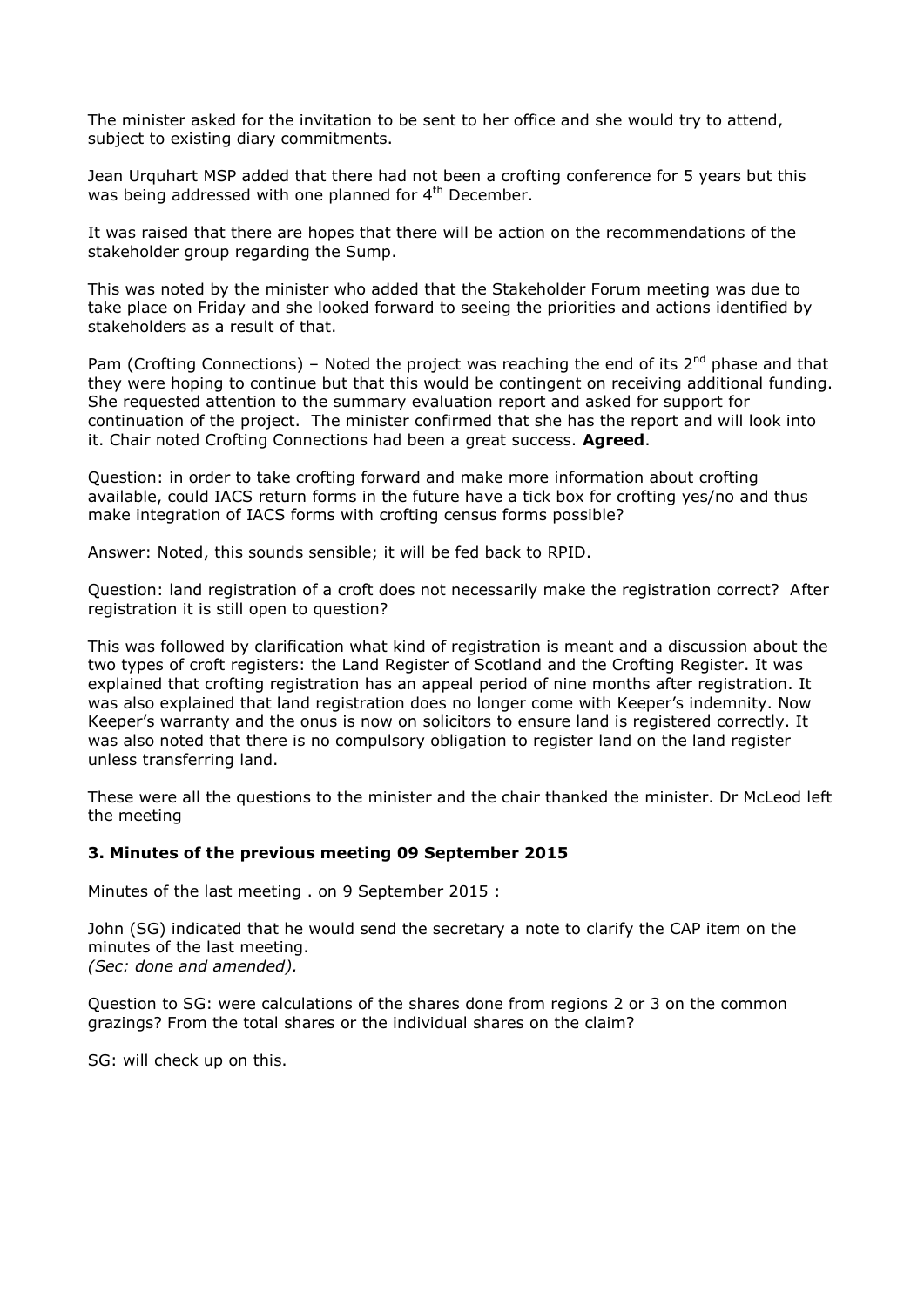# **4. Matters Arising**

CC: From page 2 in the minutes : The summary of the intention of the amendments to the Plan given by the convenor was not circulated as the amended plan has not been finished and approved, though the chair and the secretary received it for information only. A summary will be circulated as soon as the CC plan has been approved.

#### **5. Rural Communications and the Scottish Rural Parliament**

Emma Cooper, National Coordinator, updated the group on the work of the Scottish Rural Parliament, with particular reference to broadband and mobile phone issues in remote rural areas.

Broadband and mobile phone signal were a priority issue at the rural parliament in 2014, with participants citing the impact of digital connectivity on a very wide range of issues including enterprise, the out migration of young people, health care and isolation.

There are two approaches to communities getting superfast broadband. The first is the mainstream roll out of superfast broadband, funded by Scottish Government to reach rural and remote areas. This is progressing well, but never as quickly as we would like. The alternative is for communities to find their own solution and Community Broadband Scotland can help with this. They are managed by HIE and again funded largely by SG.

SRA met with BT, HIE, Digital Scotland and SG earlier this year to discuss options. We raised a variety of concerns, but the main ask from the SRP in 2014 had been to find out ASAP which communities would not get the mainstream BT roll out of superfast. Until communities know that they are not going to get connected in this way, they cannot get their own schemes funded. In many cases, no decision was expected from BT until after the end of next year about whether they would be connected or not. BT agreed to bring this forward and carry out a mapping exercise to let communities know early next year. A small but significant success. (The work SRA did here has since been commended by the First Minister at the Rural Summit.)

Digital Scotland and HIE also agreed to review online information sources, as there was some circularity of information which adds to people's frustration.

SRA are also in the process of submitting a freedom of information request to the UK Government over the mobile infrastructure project which is massively behind schedule. This will allow us to challenge them over mobile phone coverage. We will keep you updated. SRA are working with partners across the UK on this issue.

*(Sec: Emma sent a note after the meeting: Since the CPGoC meeting, the UK Government has announced it will be giving consideration to a Universal Service Obligation for broadband, guaranteeing every household a minimum speed, which is one of the asks in the SRP Action Plan; we will let you know how this progresses.)*

Question: 5G will be coming up soon. SRP should lobby SG that when setting up next contract to sell off the next G level to a contractor, SG should insist on including the Highlands and Islands so that a bigger roll out is guaranteed, not based on total population % but on specific area coverage. **Agreed.**

Question: where is the information about which provider covers which area?

Answer: Ofcom has data.

Question: When is next SRP?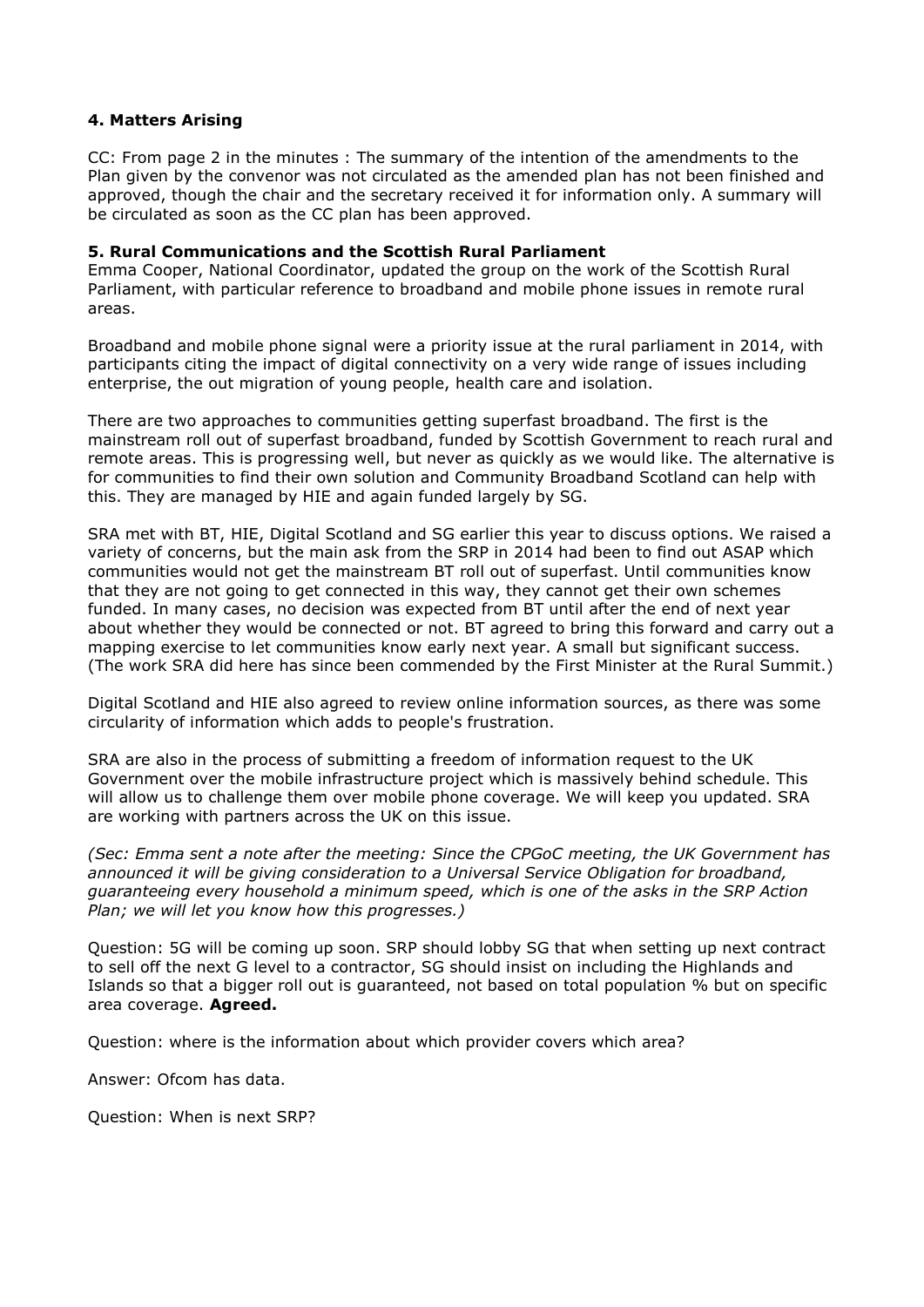Answer: in 2016; location to be announced very soon; there will also be smaller events spread out throughout Scotland, hosted locally and regionally. There will be a European RP next week in Austria.

### *Action: CPG to write a letter to SG to support the proposal that contracts awarded to mobile providers should be area-based, not population-based.*

## **6. Crofting Development** *(Standing item)*

#### *1. Updates:*

CC: The consultation on the CC Plan is concluded. The Plan was approved and is to go to Minister for ratifying. CC to discuss planning next week. Beginning of November will see the start of staff administration of 'easy cases". There is good progress on follow-up of last year's census, and this year's is about to start with it being planned to have forms out before the end of the year.

Question: CC online forms are now only in pdf. It would be easier in .doc format, to make it more compatible with the (legal) case management system. Noted.

Question: will the Register of Crofts be put on-line?

CC: yes the intention is to do so eventually.

Crofting Connections project: Pam Rodway gave an update of the project status. The summary evaluation will soon be available on-line; some extra SG funding has been made available to keep the project going until mid-January 2016. She requests support for further development of the project.

### *2. SG Crofting Stakeholder Forum*

SG: Gordon Jackson indicated that the next *SGCSHF* meeting is due to take place on Friday and that he could circulate a summary note afterwards, if that would be helpful.

#### *3. Progress on Croft House Grant Scheme*

It was noted that the Minister had addressed this.

### **7. CAP and Crofting** (*Standing item)*

Question: is there any movement on unofficial sublets of common grazing shares, with reference to last meetings that grazing clerk should get confirmation?

CC: deadline for letters was 16 October. All sublets needs to pass through CC, otherwise not valid – BI: or existing in law. Sublets for subsidy claims and CC regulation do not sit comfortably together.

It was emphasised that the procedure is not clear.

SG: Noted. SG will clarify next meeting how RPID planning and CC crofting regulation function on this.

**Weather aid update:** Gordon Jackson highlighted that a series of meetings had taken place involving a number of different stakeholders including: SCF, NFUS, SG, RSABI and others. This was another good example of stakeholders working collaboratively. The focus of the last few meetings had been on Orkney which had suffered particularly severely. It was noted that NFUS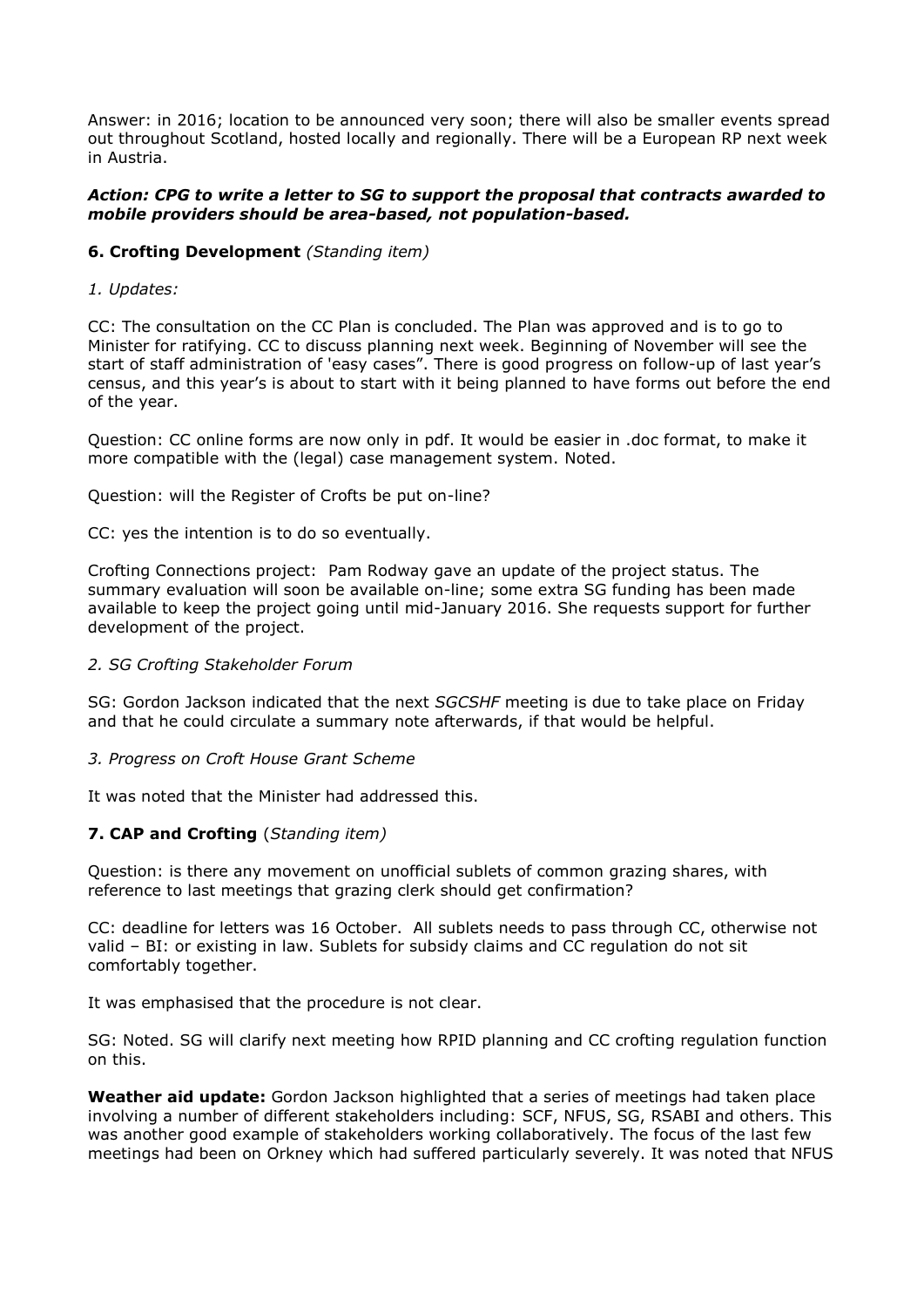had approached Northlink Ferries to extend the time period of the reduced mid-week tariff and that Transport Scotland had approved further this contract variation for a further 3 months. It was noted that the SG had provided a £50k to RSABI to assist with hardship, including the impact of the weather. Progress continued to be made by the group and another positive announcement was expected shortly.

RSABi have been very helpful but there is an issue with perception 'help to very poor farmers'. Anything CPGoC could do to support work and encourage those in need of support to come forward would be helpful.

# **8. Crofting law** (*Standing item)*

Deferred; since on 16 December the SGCLSG will meet, there will be an update at next CPGoC.

# **9. AOB**

1. Patrick Krause gave an update on the Crofting Conference of  $4<sup>th</sup>$  December. This will go ahead. The main speakers, including Prof Mark Shucksmith, are confirmed and HIE funding is promised (though pending due to internal changes in HIE).

2. Chris Bathgate (SRN) announced new Rural Network website with case studies on SRDP.

3. Question to SG: will there be flexibility in the hogg scheme as regards inspections, given the problem of widely dispersed animals and the difficulty of gathering areas such as moorlands and remote islands.

SG: will look into this.

4. Donald MacKinnon gave an update on behalf of SCFYC on their activities and member growth. Campaign still has main focus on access to land, homes and support. SG is asked to consider creation of new crofts on public land; more funding for CC to tackle absenteeism and neglect; reinstatement of a loan element in CHGS; and more investment in rural jobs.

5. An evaluation of the livestreaming: the two participants coming in only heard bits. Audio needs improvement and more microphones will be installed at the next CPG. The link will be sent out to interested persons. It seems promising and will be a great benefit to the group.

# **10. DONM**

16 December

<sup>1</sup> i

**Acronyms**: AC Animate Consulting; AF Assynt Foundation; ASC Assist Social Capital; CAB Citizens Advice Bureau; CC Crofting Commission; CAGS Crofting Agricultural Grant Scheme; CCx Crofting Connections; CFS Care Farming Scotland; CGF Common Goof Food; CHGS Croft House Grant Scheme; CLG Crofting Law Group; CnES Comhairle nan Eilean Siar; CRSF Crofting Register Stakeholder Forum; DEFRA UK Gov Dept for Environment, Food and Rural Affairs; EC European Commission; EFNCP European Forum for Nature Conservation & Pastoralism; FCS Forestry Commission Scotland; HC Highland Council; HIE Highlands & Islands Enterprise; HSCHT Highland Small Communities Housing Trust; HWU Herriot-Watt University; JHI James Hutton Institute; JMT John Muir Trust; LANTRA Land-based & Environmental Industries Training; MSP Member of the Scottish Parliament; NFUS National Farmers Union Scotland; NS Nourish Scotland; NTS National Trust for Scotland; RACCE Scottish Parliamentary Committee on Rural Affairs Climate Change and Environment; RoS Register of Scotland; RSPBS Royal Society for the Protection of Birds Scotland; SAC consulting arm of SRUC; SAS Soil Association Scotland; SCF Scottish Crofting Federation; SCFYC SCF Young Crofters; SCRG Scottish Churches Rural Group; SCVO Scottish Council for Voluntary Organisations; SG Scottish